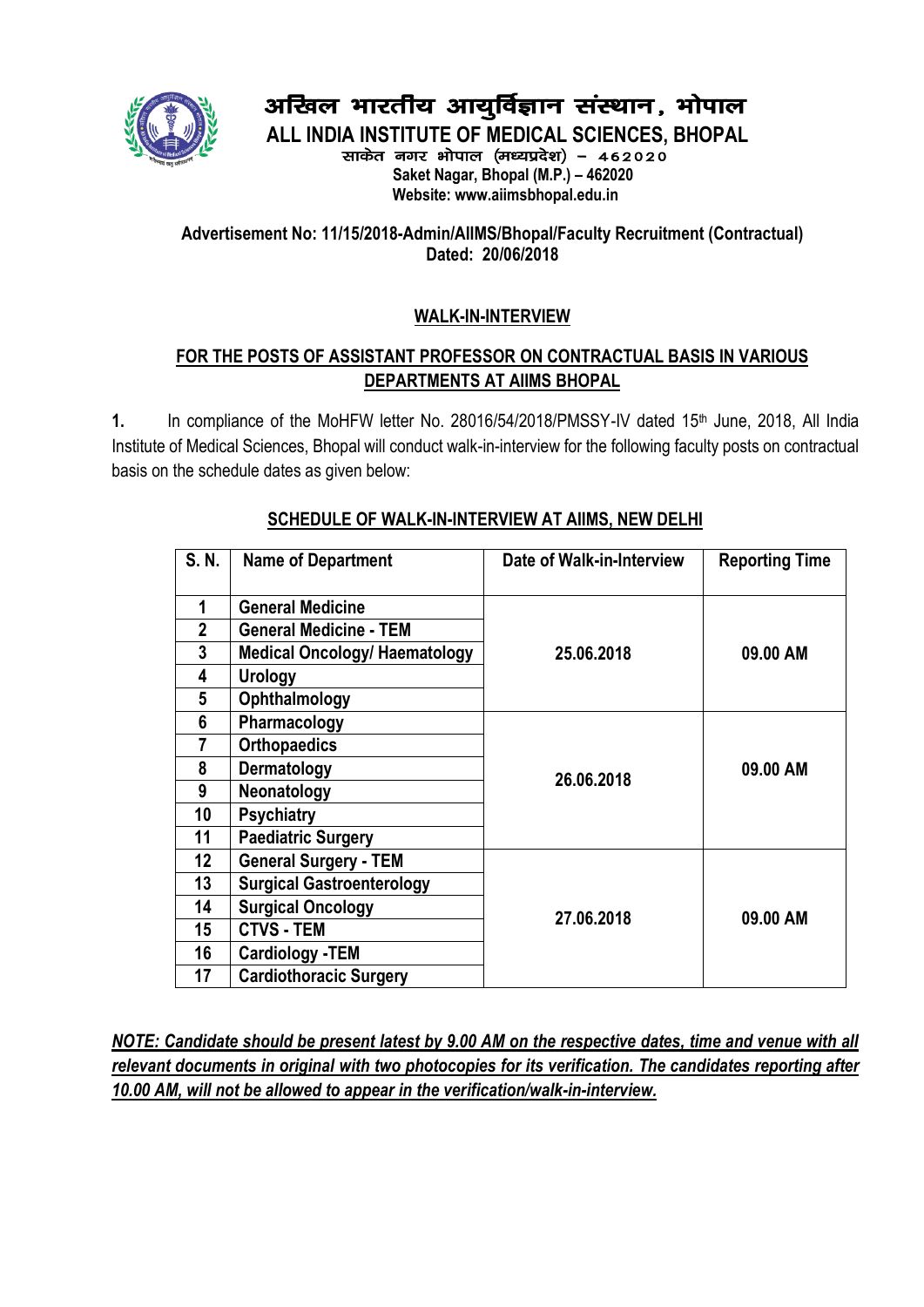#### **2. Details of the vacancies:**

| S. N.           | <b>Name of Department</b>     | Number of    | Category  |            |           |           |
|-----------------|-------------------------------|--------------|-----------|------------|-----------|-----------|
|                 |                               | <b>Posts</b> | <b>UR</b> | <b>OBC</b> | <b>SC</b> | <b>ST</b> |
| 1               | <b>Psychiatry</b>             | 03           | 01        | 01         | 01        | 00        |
| $\mathbf{2}$    | Ophthalmology                 | 01           | 00        | 01         | 00        | 00        |
| $\mathbf{3}$    | <b>General Medicine</b>       | 01           | $00\,$    | 01         | 00        | 00        |
| 4               | <b>Urology</b>                | 01           | 00        | 00         | 00        | 01        |
| $5\phantom{.0}$ | <b>Orthopaedics</b>           | 01           | 00        | 01         | 00        | 00        |
| 6               | <b>Medical Oncology/</b>      | 02           | 01        | 01         | 00        | 00        |
|                 | Haematology                   |              |           |            |           |           |
| $\overline{7}$  | Dermatology                   | 02           | 01        | 00         | 00        | 01        |
| 8               | Neonatology                   | 02           | 01        | 00         | 01        | 00        |
| 9               | Paediatric Surgery            | 01           | 00        | 01         | $00\,$    | 00        |
| 10              | <b>Trauma &amp; Emergency</b> | 04           |           |            |           |           |
|                 | <b>CTVS</b>                   |              | 01        | 00         | 00        | 00        |
|                 | Cardiology                    |              | 00        | 00         | 01        | 00        |
|                 | <b>General Medicine</b>       |              | 00        | 00         | 00        | 01        |
|                 | <b>General Surgery</b>        |              | $00\,$    | 01         | 00        | 00        |
| 11              | <b>Cardiothoracic Surgery</b> | 01           | 00        | 01         | 00        | $00\,$    |
| 12              | <b>Surgical</b>               | 02           | 02        | 00         | 00        | 00        |
|                 | Gastroenterology              |              |           |            |           |           |
| 13              | <b>Surgical Oncology</b>      | 02           | 01        | 01         | 00        | 00        |
| 14              | Pharmacology                  | 01           | 00        | $00\,$     | 00        | 01        |
| Total           |                               | 24           | 08        | 09         | 03        | 04        |

- *The appointment will be for the period not exceeding one year or till the joining of regular appointee whichever is earlier.*
- **3**. **Essential qualification and experience:**

| S. No.         | Name of<br>the post | Qualification                                                                                                                                                                                                                                                                                                                                                                                                                                                                                                                                                                                                                                                                                         |  |
|----------------|---------------------|-------------------------------------------------------------------------------------------------------------------------------------------------------------------------------------------------------------------------------------------------------------------------------------------------------------------------------------------------------------------------------------------------------------------------------------------------------------------------------------------------------------------------------------------------------------------------------------------------------------------------------------------------------------------------------------------------------|--|
| $\mathbf{1}$ . | <b>Assistant</b>    | <b>Essential for medical candidates (for General Discipline)</b>                                                                                                                                                                                                                                                                                                                                                                                                                                                                                                                                                                                                                                      |  |
|                | professor           | 1. A medical qualification included in the I or II schedule or part II of the<br>third schedule to the Indian medical council Act of 1956 (Persons<br>possessing qualifications included in part II of third schedule should also<br>fulfil the condition specified in section 13(3) of the Act.)<br>2. A postgraduate qualification e.g. MD/MS or a recognized qualification<br>equivalent thereto in the respective discipline/subject.<br><b>Experience:</b><br>Three years teaching and/or research experience in experience in a<br>recognized institution in the subject of speciality after obtaining the qualifying<br>degree of M.D. /M.S. Or a qualification recognized equivalent thereto. |  |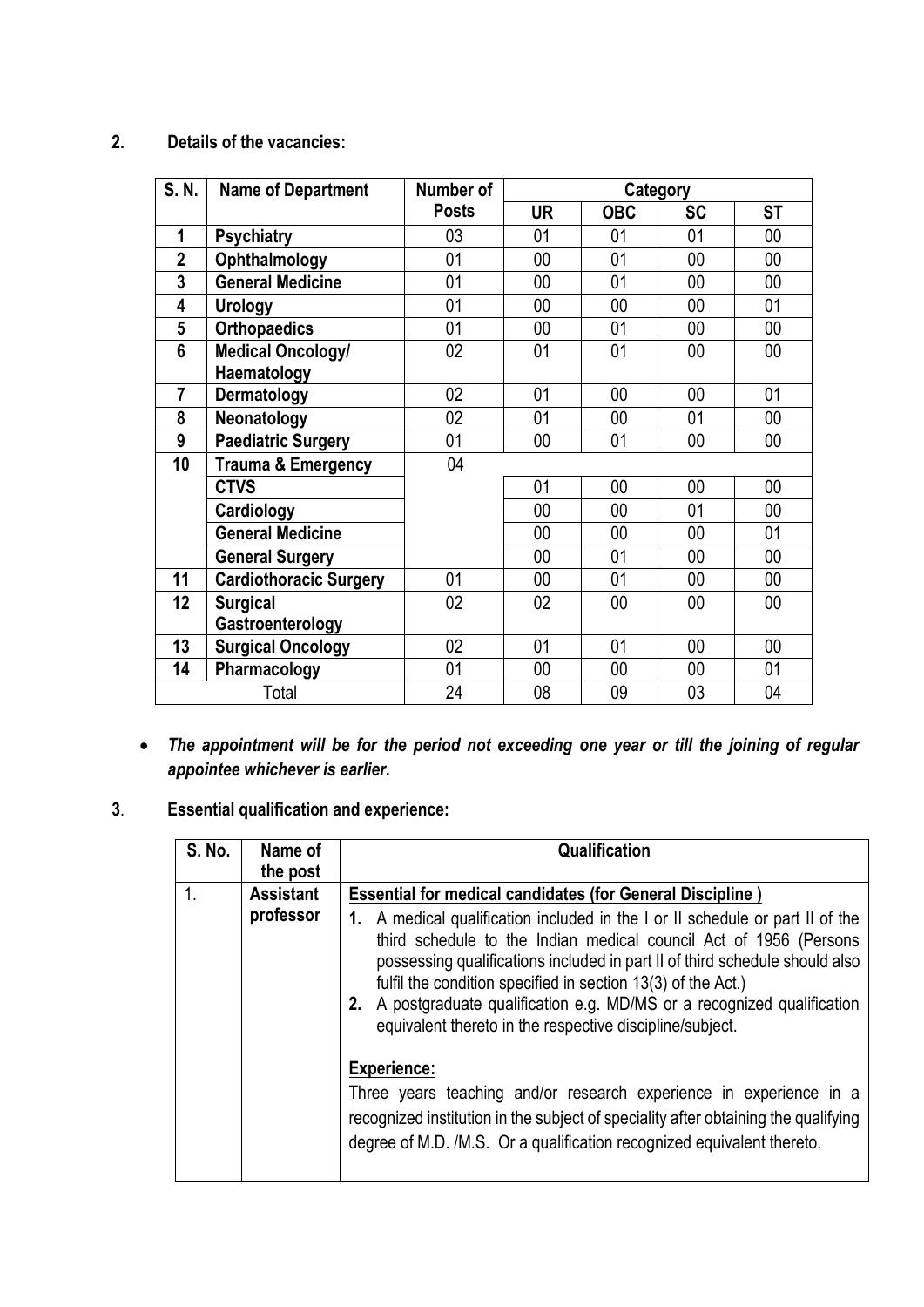| <b>Essential for superspeciality disciplines:-</b>                                                                                                                                                                                                                                                |
|---------------------------------------------------------------------------------------------------------------------------------------------------------------------------------------------------------------------------------------------------------------------------------------------------|
| 1. A medical qualification included in the I or II schedule or part II of the<br>third schedule to the Indian medical council Act of 1956 (Persons<br>possessing qualifications included in part II of third schedule should also<br>fulfil the condition specified in section 13(3) of the Act.) |
| 2. D.M. in the respective discipline/subject for medical superspecialities<br>respective discipline/subject for surgical<br>and M.Ch. in<br>the<br>superspecialities (2 years or 3 years or 5 years recognized course) Or a<br>qualification recognized equivalent thereto.                       |
|                                                                                                                                                                                                                                                                                                   |
| <b>Experience:</b>                                                                                                                                                                                                                                                                                |
| One years teaching and/or research experience in a recognized institution in                                                                                                                                                                                                                      |
| the subject of speciality after obtaining the qualifying degree of D.M./M.Ch.                                                                                                                                                                                                                     |
| (2 years or 5 years recognized course after MBBS) or qualification                                                                                                                                                                                                                                |
| recognized degree in D.M./M.Ch or qualification recognized equivalent<br>thereto.                                                                                                                                                                                                                 |
| <b>ESSENTIAL FOR NON-MEDICAL CANDIDATES</b>                                                                                                                                                                                                                                                       |
| 1. Post graduate qualification e.g. Master degree in the discipline/                                                                                                                                                                                                                              |
| allied subject                                                                                                                                                                                                                                                                                    |
| 2. A doctorate degree of recognized university                                                                                                                                                                                                                                                    |
| Experience:                                                                                                                                                                                                                                                                                       |
| years teaching and/or research experience<br>the<br>Three<br>$\mathsf{in}$                                                                                                                                                                                                                        |
| discipline/subject concerned after obtaining the doctorate degree.                                                                                                                                                                                                                                |

## **3. Important Notes:**

- a) The above vacancies are provisional and subject to variation. The Director, AIIMS Bhopal reserves the right to vary the vacancies including reserved vacancies as per the Govt. of India rules/circulars and requirements. The reservation is as per the roster provided by the Ministry of Health & Family Welfare, Government of India. **Reservation for Persons with Disability(PWD) will be as per Govt. of India guidelines i.e. 4% of total vacancies.**
- b) Experience and all other prescribed qualifications will be counted **as on date of walk-in-interview**.
- c) The period of experience shall be counted after obtaining the prescribed qualification.
- d) The employment will be purely on contractual basis and under no circumstances are linked to regular appointments and cannot be regularized at any stage.
- e) The emoluments will be consolidated in nature as determined by the competent authority.
- f) The appointment can be terminated by the competent authority any time before one year also, without assigning any reason thereof.
- g) Director, AIIMS Bhopal reserve the rights to cancel the advertisement at any point of time without prior notice or fill up less number of posts as advertised depending upon the institutional requirements.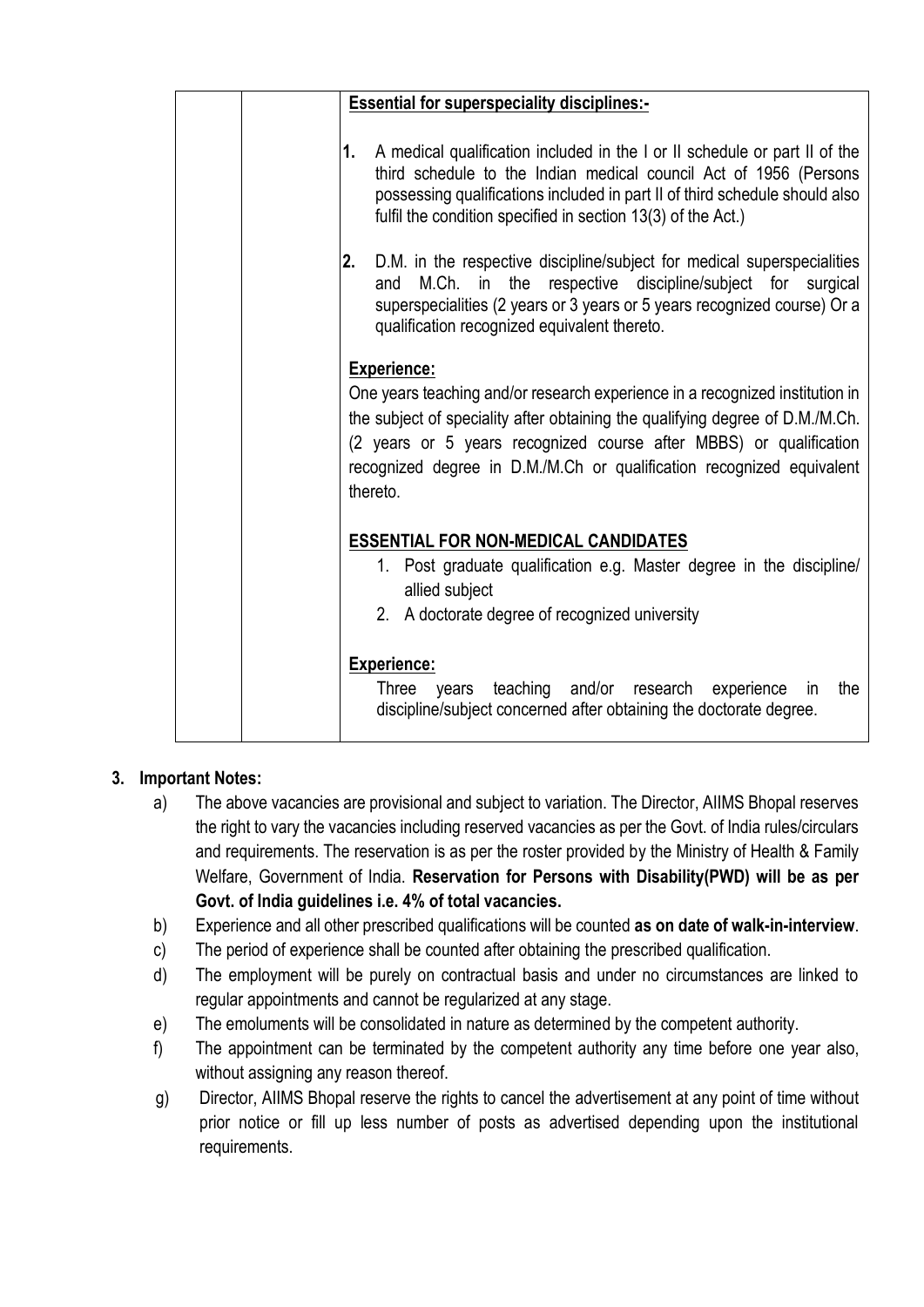# **4. Application Process:**

• Interested Indian Citizens fulfilling all the eligibility criteria are required to visit on the scheduled date with an application and original documents along with two sets of self-attested photocopies of their proof of date of birth, eligibility qualification marksheets, degrees, experience certificate and other relevant testimonials.

# **5. Remuneration (Consolidated): Rs. 1,00,000/- per month.**

# **6. Application Fees**:

- Fees for SC/ST/PwD/Women candidates: Nil.
- Fees for General/OBC candidates: Rs 1000/-. The Demand draft shall be drawn in favour of **Director, AIIMS Bhopal, payable at Bhopal.**
- Fee once remitted will not be refunded.
- **7. From other Institute:** Those who are working in Central/State Government/ /Semi Government/ Autonomous body have to submit "No Objection Certificate" from their respective organization at the time of interview, failing which the candidature may be rejected.

## **8. Age Limit:**

- Age limit refers to completed age in years as on last date of submission of application i.e**. the date of walkin-interview.**
- Upper Age Limit: 50 years. However, this is relaxable for Government Servant, Scheduled Cast, Scheduled Tribe candidate up to a maximum period of five (5) years, for OBC candidates up to a maximum period of three (3) years. In case of Physical Handicapped (OPH) candidates, age relaxation upto a maximum period of ten (10) years for General Category, Thirteen (13) years for OBC category and fifteen (15) years for SC/ST category candidates.

## **9. Reservation**:

- OBC Candidates will attach certificate in Annexure V, from the prescribed authority for Central Government posts along with certificate that the candidate does not belong to Creamy Layer, issued within one year of application closing date.
- For SC/ST Certificate should be issued by Tehsildar or above rank officer in format of State/Central Government.
- OPH The disability certificate should be issued by a duly constituted Medical Board of the State or Central Govt. Hospitals / Institutions and countersigned by Medical Superintendent /Chief Medical Officer/Head of Hospital / Institution.
- **10. Place of Interview:** The interviews will be held at **AIIMS, New Delhi**. No TA/DA will be paid for appearing in the interview.
- **11. Short Listing**: Based on eligibility, the candidates may appear before the selection committee for interview. Candidates who report for walk-in-interview must bring printed copy of the application form, No Objection Certificate from the current employer and produce all relevant original documents in proof of details furnished in their application at the time of interview.